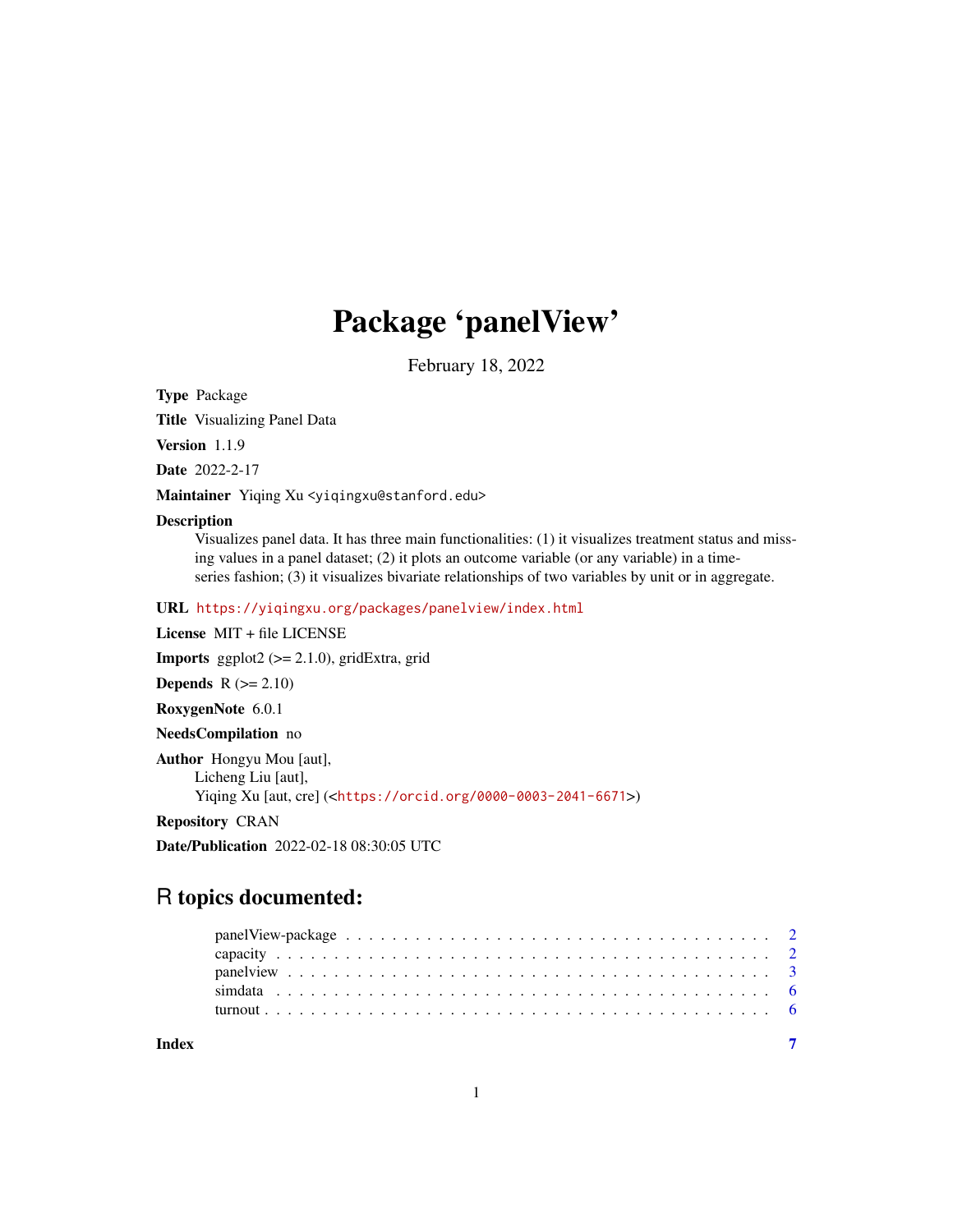<span id="page-1-0"></span>panelView-package *Panel Data Visualizations*

#### Description

Visualizes panel data

#### Details

panelView has three main functionalities:

(1) it plots treatment status and missing data in a panel dataset;

(2) it plots an outcome variable (either continuous or discrete) in a time-series fashion;

(3) it visualizes the bivariate relationships between an outcome variable and a treatment variable by unit or in aggregate.

#### Author(s)

Hongyu Mou <hongyumou5@gmail.com>, Peking Univeristy

Licheng Liu <liulch@mit.edu>, Massachusetts Institute of Technology

Yiqing Xu <yiqingxu@stanford.edu>, Stanford University

capacity *State capacity dataset*

# Description

Cross-national panel data on democracy and state capacity.

# Format

dataframe

# References

The democracy measure (demo) comes from Boix, Miller, and Rosato (2013). The state capacity measure (Capacity) comes from Hanson and Sigman (2013.)

Reference: Erik H. Wang and Yiqing Xu (2018). "Awakening Leviathan: the Effect of Democracy on State Capacity, 1960-2009." Research and Politics, Vol. 5, Iss. 2, April-June 2018, pp. 1-7.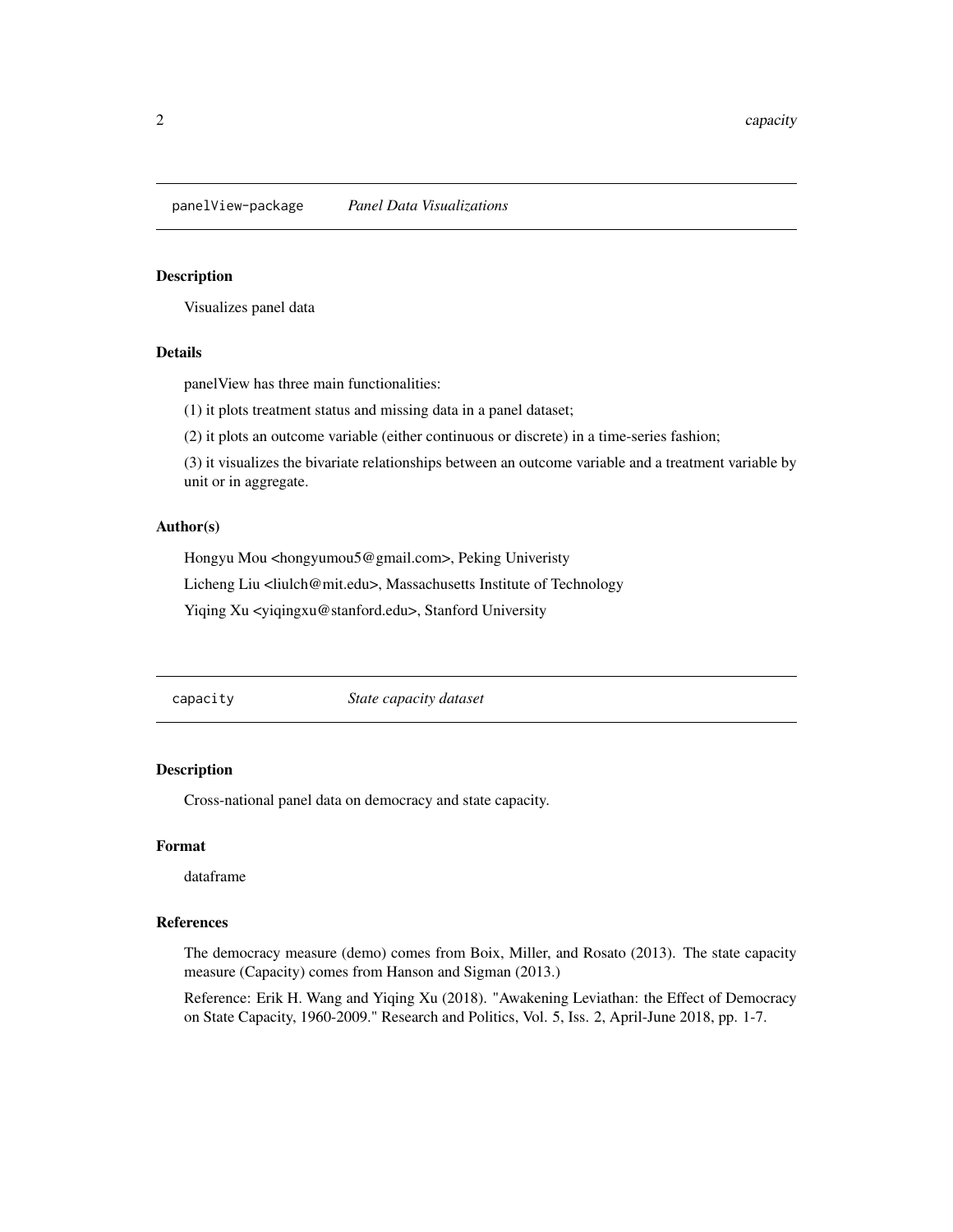<span id="page-2-0"></span>

#### Description

Visualizes missing values, treatment and outcome variables, and their relationships in panel data

# Usage

```
panelview(data, formula = NULL, Y = NULL, D = NULL,X = NULL, index,ignore.treat = FALSE, type = "treat",
            outcome.type = "continuous",
            treat.type = NULL, by.group = FALSE,by.timing = FALSE, theme.bw = TRUE,
            xlim = NULL, ylim = NULL,
            xlab = NULL, ylab = NULL,gridOff = FALSE, legendOff = FALSE,
            legend.labs = NULL, main = NULL,
            pre.post = FALSE, id = NULL, show.id = NULL,
            color = NULL, axis.adjust = FALSE, axis.lab = "both",
            axis.lab.gap = c(0, 0), shade.post = TRUE,
            cex.main = 15, cex.main.sub = 12, cex.axis = 8,
            cex.axis.x = NULL, cex.axis.y = NULL,cex.1ab = 12, cex.1egend = 12, background = NULL,
            style = NULL, by.unit = FALSE, lwd = 0.2, leave.gap = FALSE)
```
# Arguments

| data         | a data frame. The panel does not have to be balanced.                                                                                                                                                                                                                                                                           |
|--------------|---------------------------------------------------------------------------------------------------------------------------------------------------------------------------------------------------------------------------------------------------------------------------------------------------------------------------------|
| formula      | an object of class "formula": a symbolic description of the model to be fitted.<br>The first variable on the right-hand-side is designated as the treatment indicator<br>if ignore. treat = FALSE. If there is not any covariates, the formula should be<br>like $Y \sim 1$ , where Y is the outcome variable.                  |
| Y            | variable name of the outcome. Ignored if formula is provided.                                                                                                                                                                                                                                                                   |
| D            | variable name of the treatment. Ignored if formula is provided.                                                                                                                                                                                                                                                                 |
| Χ            | variable name of the time-varying covariates. Ignored if formula is provided.                                                                                                                                                                                                                                                   |
| index        | a two-element string vector specifying the unit (group) and time indicators.<br>Must be of length 2.                                                                                                                                                                                                                            |
| ignore.treat | a logical flag indicating whether there is a treatment variable. Default value is<br>$ignore. treat = FALSE.$                                                                                                                                                                                                                   |
| type         | a string that specifies the type of the plot. Must be either "treat" (default),<br>which plots the treatment status of each unit at each time point, "missing",<br>which plots the missing-data, "outcome", which plots the raw outcome data, or<br>"bivariate", which plots time series of outcome and treatment in one graph. |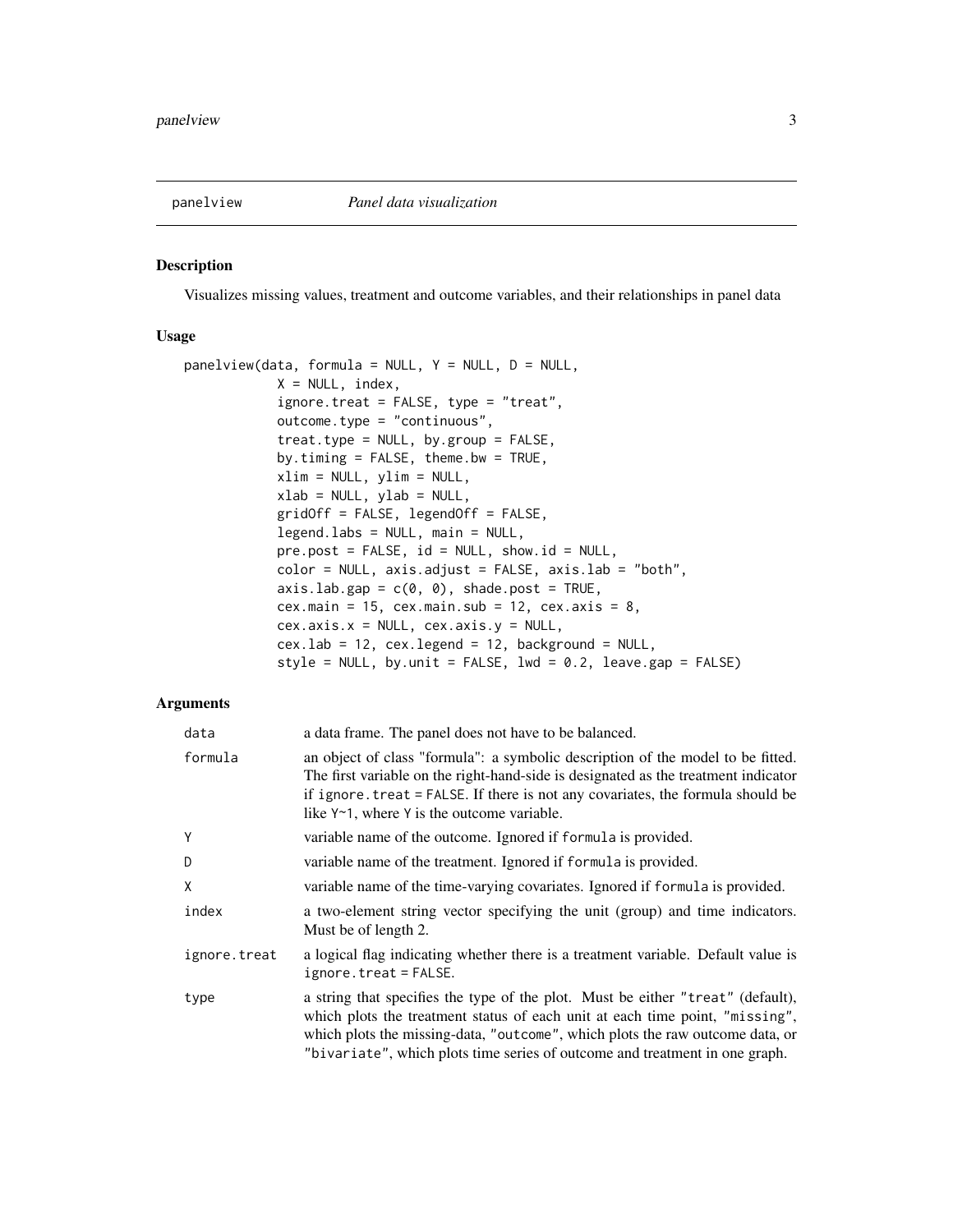| outcome.type | a string that specifies the type of outcome variable. Must be either "continuous" (default)<br>or "discrete". For a continuous variable, time series lines for specified units<br>will be plotted, and for discrete response, jitter-ed points at each time period will<br>be plotted.                                            |
|--------------|-----------------------------------------------------------------------------------------------------------------------------------------------------------------------------------------------------------------------------------------------------------------------------------------------------------------------------------|
| treat.type   | a string that specifies the type of treatment variable. Must be either "continuous"<br>or "discrete". The default is NULL, which means the option will be decided<br>based on the number of unique treatment values: if the number if bigger than<br>10, it will be set as "continuous"; otherwise, it will be set as "discrete". |
| by.group     | a logic flag indicating whether the data should be plotted in separate groups<br>based on treatment status changes for the outcome plot.                                                                                                                                                                                          |
| by.timing    | a logic flag indicating whether the units should be sorted based on the timing of<br>receiving the treatment for the treat plot.                                                                                                                                                                                                  |
| theme.bw     | a logical flag specifying whether to use a black-and-white theme.                                                                                                                                                                                                                                                                 |
| xlim         | a two-element numeric vector specifying the range of x-axis. When the class<br>of time variable is string, must specify the range of strings to be shown, e.g.<br>$xlim=c(1,30)$ .                                                                                                                                                |
| ylim         | a two-element numeric vector specifying the range of y-axis.                                                                                                                                                                                                                                                                      |
| xlab         | a string indicating the label of the x-axis.                                                                                                                                                                                                                                                                                      |
| ylab         | a string indicating the label of the y-axis.                                                                                                                                                                                                                                                                                      |
| gridOff      | a logical flag controlling whether to show the grid lines on the treat plot                                                                                                                                                                                                                                                       |
| legendOff    | a logical flag controlling whether to show the legend.                                                                                                                                                                                                                                                                            |
| legend.labs  | a vector specifying the legend labels. Ignored when legend0ff=TRUE.                                                                                                                                                                                                                                                               |
| main         | a string that controls the title of the plot.                                                                                                                                                                                                                                                                                     |
| pre.post     | a logical flag indicating whether to distinguish control status of treated units<br>from that of control units. Only used for DID-type data in the treat plot.                                                                                                                                                                    |
| id           | a vector specifying units to be shown in the plot. Useful when the number of<br>units is very large.                                                                                                                                                                                                                              |
| show.id      | a numeric vector or sequence specifying the sorted order of units to be shown<br>in the "treat" plot. Useful when the number of units is very large. Ignored if<br>$ $ is.null("id").                                                                                                                                             |
| color        | a string vector specifying color setting for the plot.                                                                                                                                                                                                                                                                            |
| axis.adjust  | a logic flag indicating whether to adjust labels on the x-axis. Useful when the<br>class of time variable is string and there are many time periods.                                                                                                                                                                              |
| axis.lab     | a string indicating whether labels on the x- and y-axis will be shown. There are<br>four options: "both" (default): labels on both axes will be shown; "unit": only<br>labels on y-axis will be shown; "time": only labels on the x-axis will be shown;<br>"none": no labels will be shown.                                       |
| axis.lab.gap | a numeric vector setting the gaps between labels on the x- or y-axis for the plot.<br>Default is $axis.$ lab.gap = $c(0,0)$ , which means that all labels will be shown.<br>Useful for datasets with large N or T.                                                                                                                |
| shade.post   | a logical flag controlling whether to shade the post-treatment periods. Ignored<br>if type = "treat" or no treatment variable is supplied.                                                                                                                                                                                        |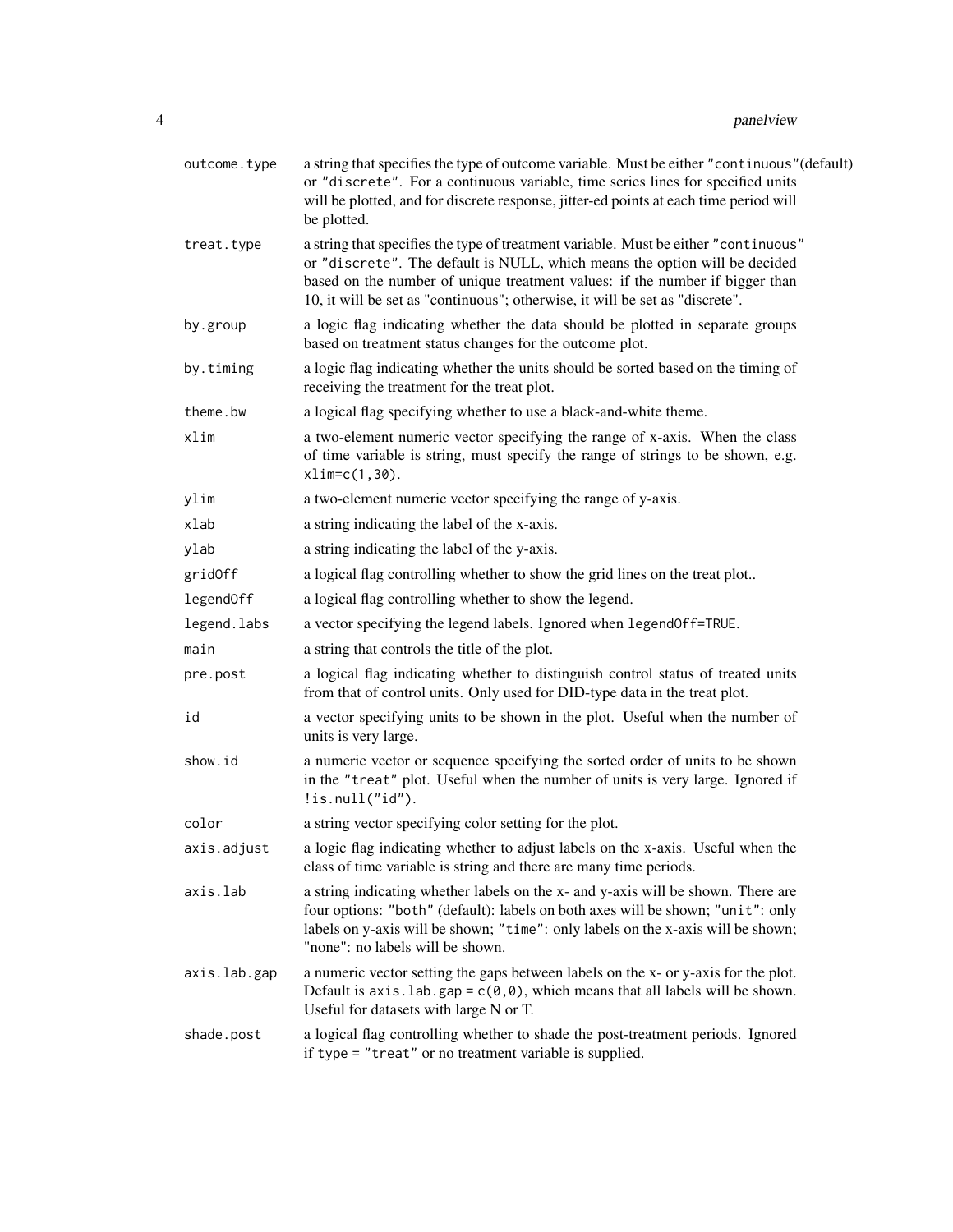# panelview 5

| cex.main     | a numeric value (pt) specifying the fontsize of the main title.                                                                                                               |
|--------------|-------------------------------------------------------------------------------------------------------------------------------------------------------------------------------|
| cex.main.sub | a numeric value (pt) specifying the fontsize of the subtitles. Ignored if type =<br>"treat" or by.group = FALSE.                                                              |
| cex.axis     | a numeric value (pt) specifying the fontsize of the texts on the axes; overwritten<br>by cex.axis.x or cex.axis.y.                                                            |
| cex.axis.x   | a numeric value (pt) specifying the fontsize of the texts on the x-axis.                                                                                                      |
| cex.axis.y   | a numeric value (pt) specifying the fontsize of the texts on the y-axis.                                                                                                      |
| cex.lab      | a numeric value (pt) specifying the fontsize of the axis titles.                                                                                                              |
| cex.legend   | a numeric value (pt) specifying the fontsize of the legend.                                                                                                                   |
| background   | a character specifying the background color.                                                                                                                                  |
| by.unit      | a logic flag indicating whether to plot by each specified units or to plot mean D<br>and Y against time in the same graph.                                                    |
| style        | a string vector to set line/connected line/bar styles for the outcome and treatment<br>variables.                                                                             |
| lwd          | a numeric value (pt) specifying the line width when plotting time series of treat-<br>ment and outcome variables.                                                             |
| leave.gap    | a logical flag indicating whether to keep time gaps as white bars if time is not<br>evenly distributed (possibly due to missing data). Default value is leave.gap =<br>FALSE. |

# Details

panelview visualizes the treatment status, missing values, and raw outcome data of a time-series cross-sectional dataset.

# Author(s)

Hongyu Mou <hongyumou5@gmail.com>

Licheng Liu <liulch@mit.edu>

Yiqing Xu <yiqingxu@stanford.edu>

# Examples

```
library(panelView)
data(panelView)
panelview(turnout ~ policy_edr + policy_mail_in + policy_motor,
         data = turnout, index = c("abb","year"))
```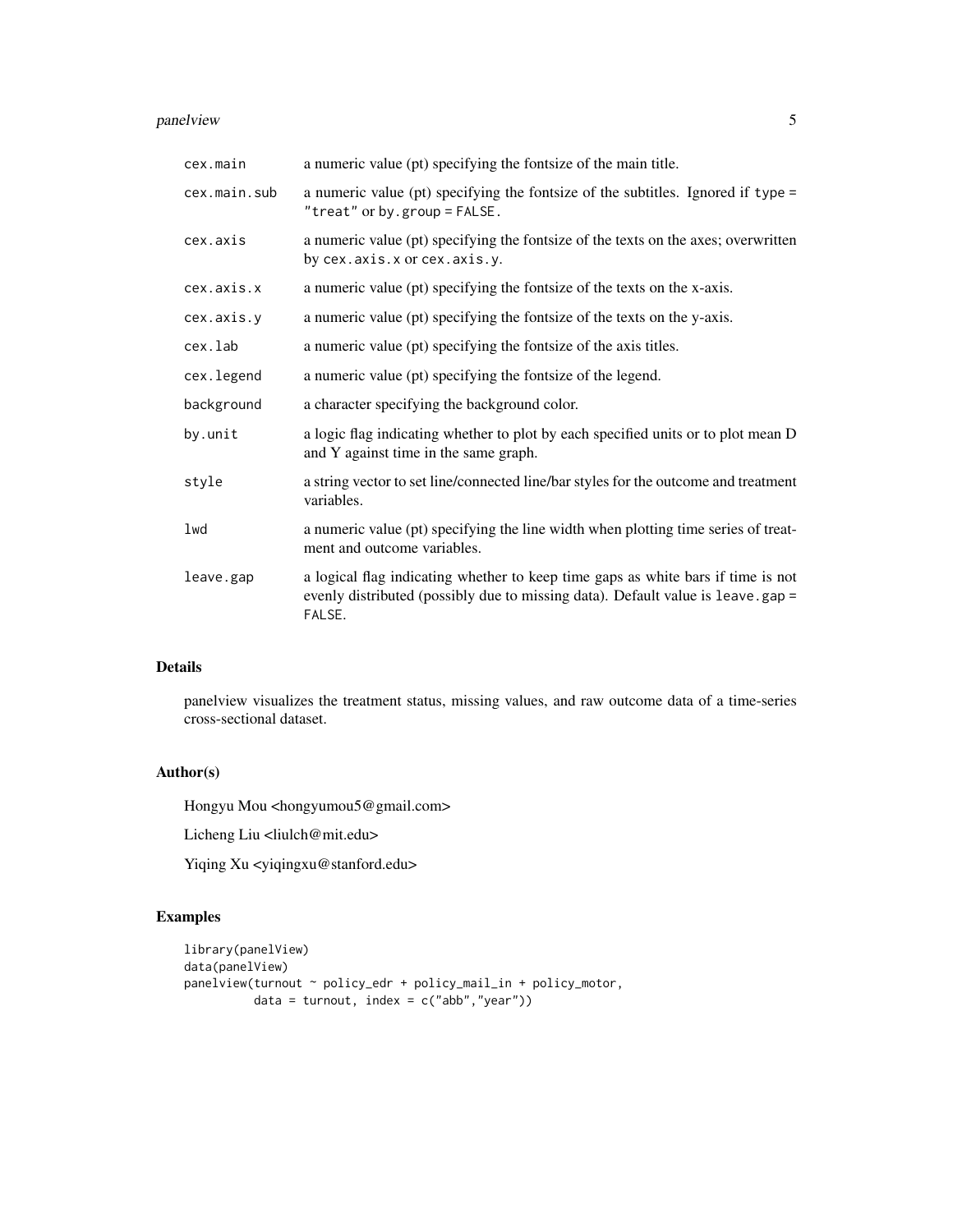<span id="page-5-0"></span>

# Description

A simulated panel dataset with a discrete outcome variable.

# Format

dataframe

turnout *Voter turnout data.*

# Description

State-level voter turnout data.

# Format

dataframe

# References

Melanie Jean Springer. 2014. How the States Shaped the Nation: American Electoral Institutions and Voter Turnout, 1920-2000. University of Chicago Press.

Yiqing Xu. 2017. "Generalized Synthetic Control Method: Causal Inference with Interactive Fixed Effects Models." Political Analysis, Vol. 25, Iss. 1, January 2017, pp. 57-76.